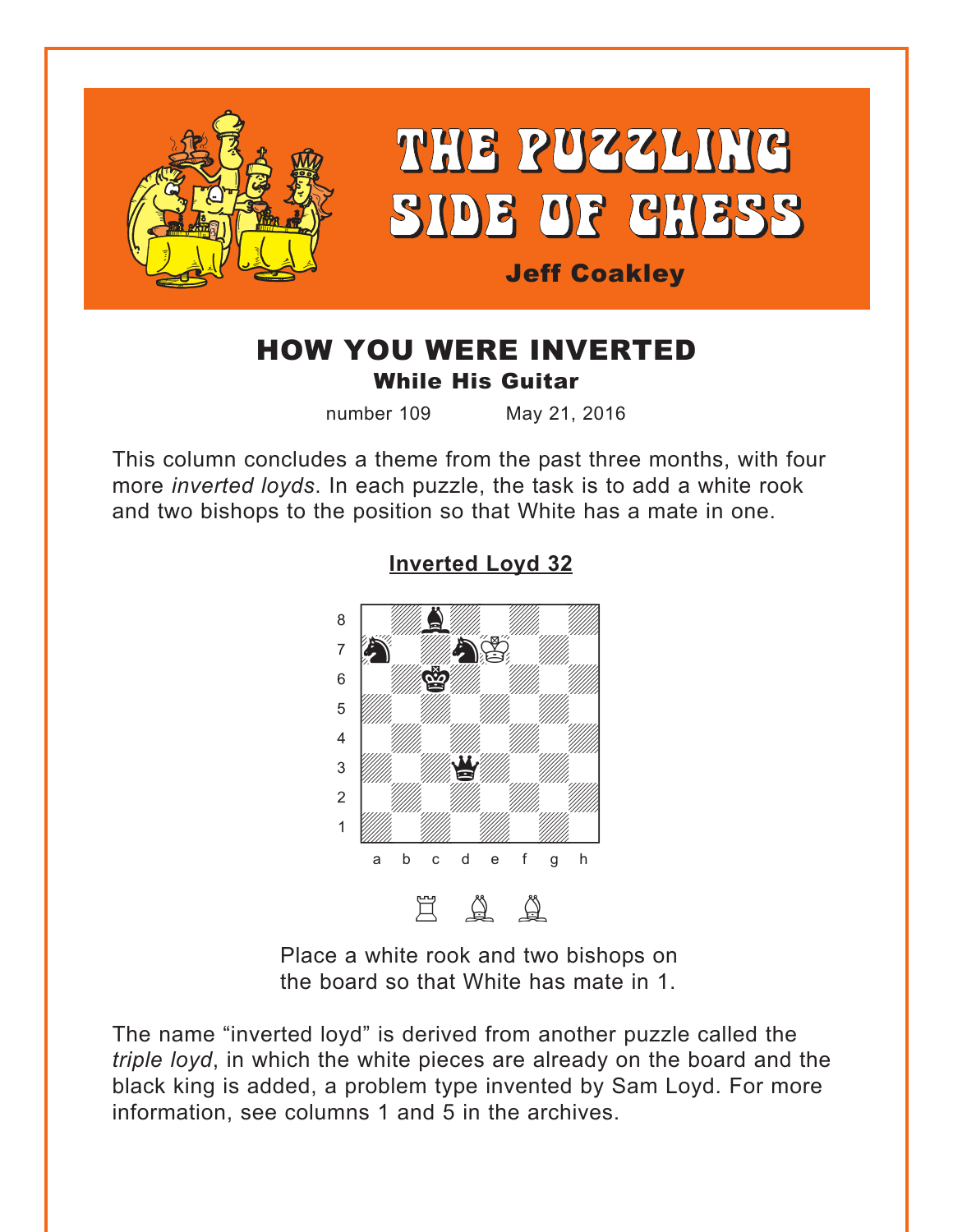<span id="page-1-0"></span>

For loyds of any type, the black king may not be in check in the position after pieces are added.



Place a white rook and two bishops on the board so that White has mate in 1.

## **Inverted Loyd 33**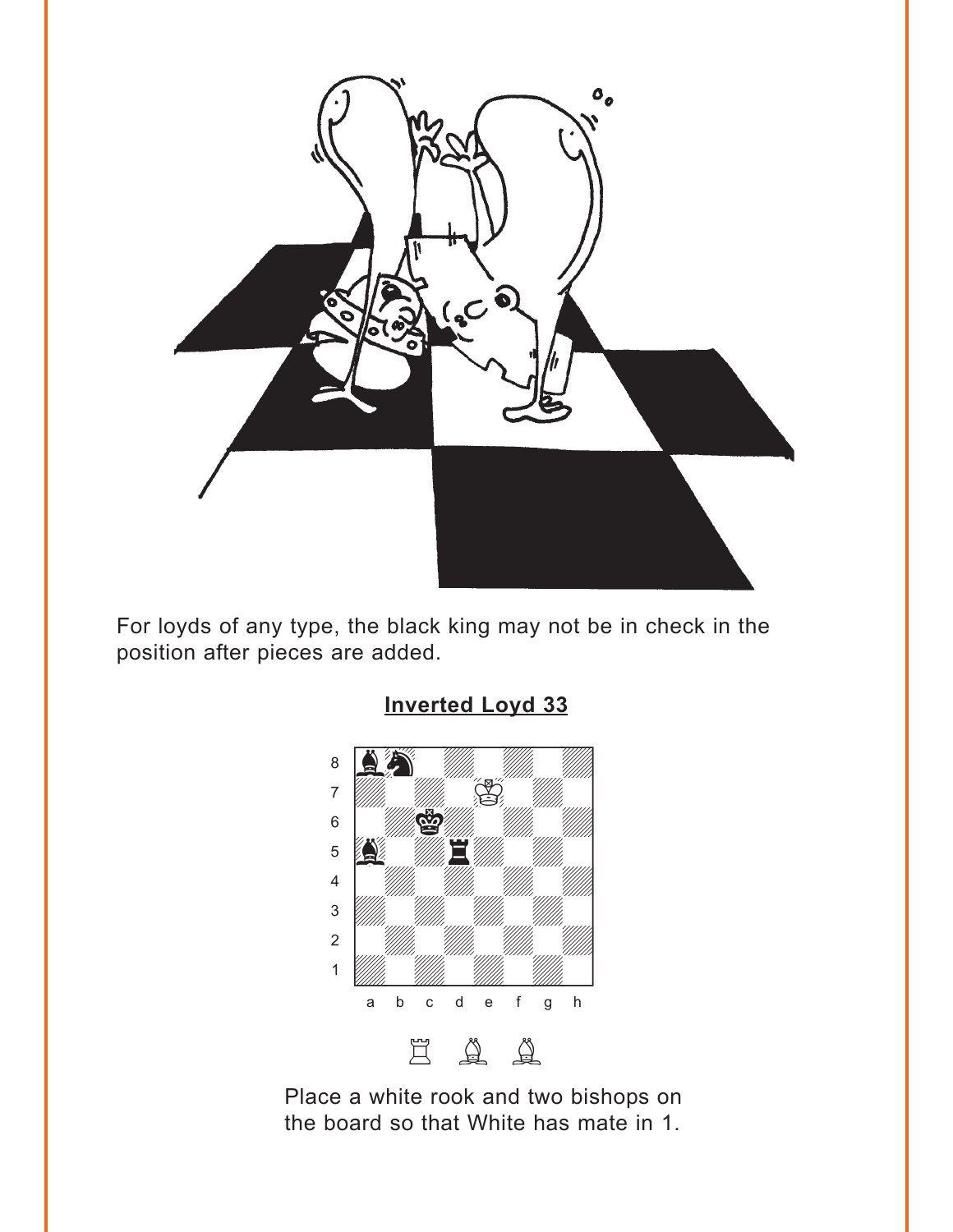<span id="page-2-0"></span>

While his bicycle.



**Inverted Loyd 34** 

Place a white rook and two bishops on the board so that White has mate in 1.

The problems in this column are not twins, but they all have the white king on e7 and the black king on c6, the same as those in columns 96, 101, 105.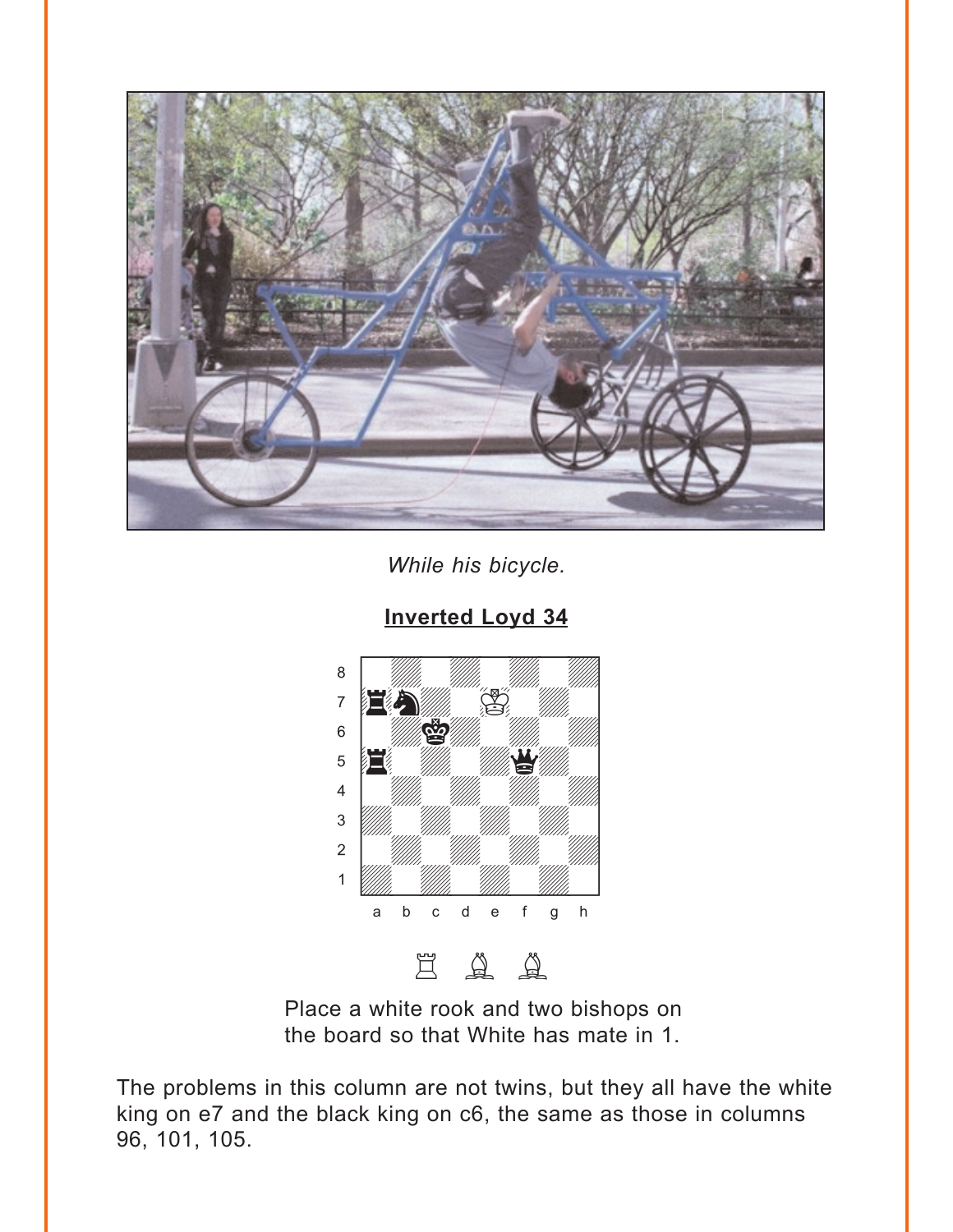# **Inverted Loyd 35**

<span id="page-3-0"></span>

Place a white rook and two bishops on the board so that White has mate in 1



The Quiet Beatle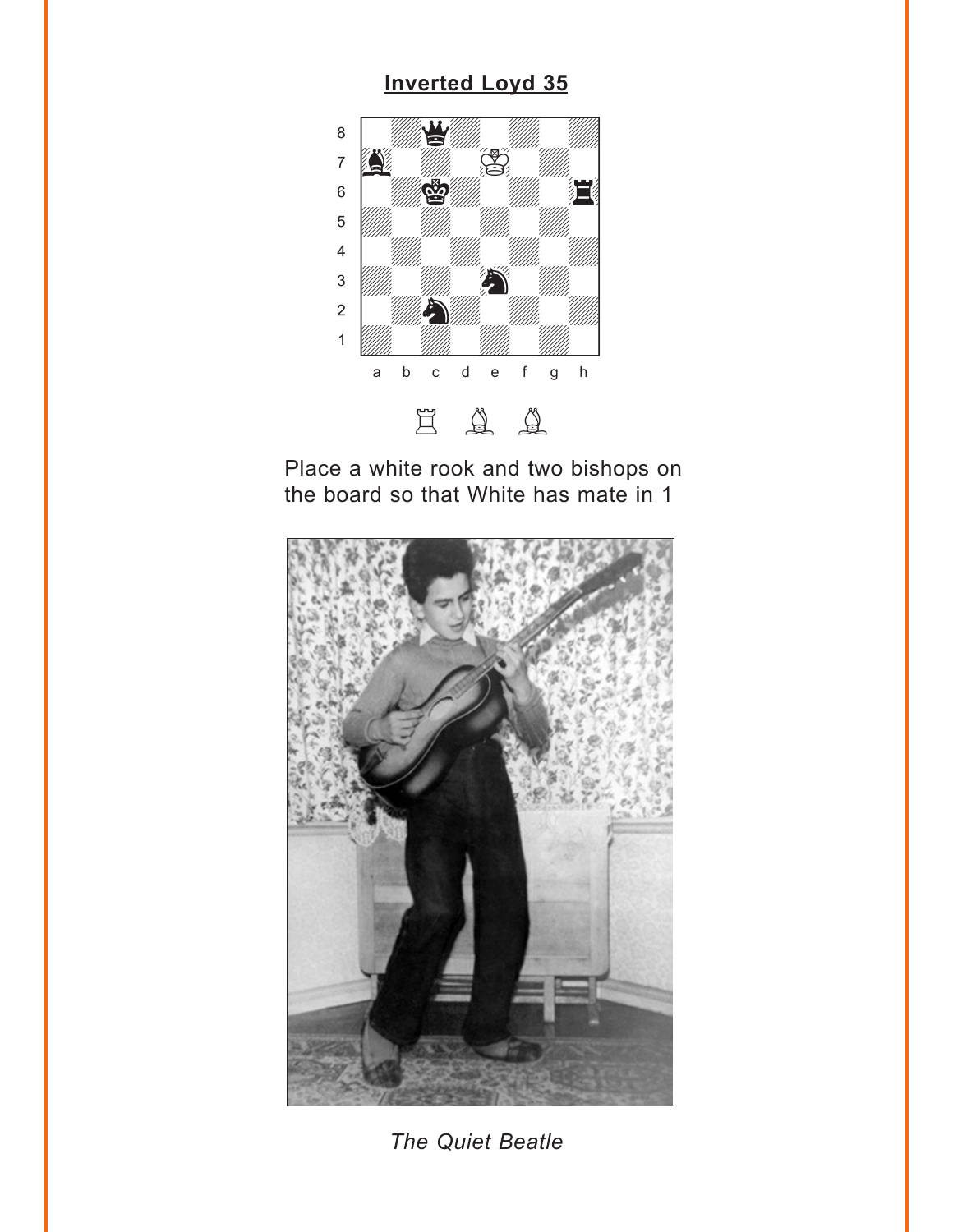# <span id="page-4-0"></span>**SOLUTIONS**

All problems by J. Coakley. *Puzzling Side of Chess* (2016).

*PDF hyperlinks*. You can advance to the solution of any puzzle by clicking on the underlined title above the diagram. To return to the puzzle, click on the title above the solution diagram.



**[Inverted Loyd 32](#page-0-0)**

Rb7, Ba5, Bc4 were added. 1.Rc7#

R & B mate.

### **[Inverted Loyd 33](#page-1-0)**



Rc8, Ba6, Bc7 were added. 1.Bxa5# Discovered check and capture.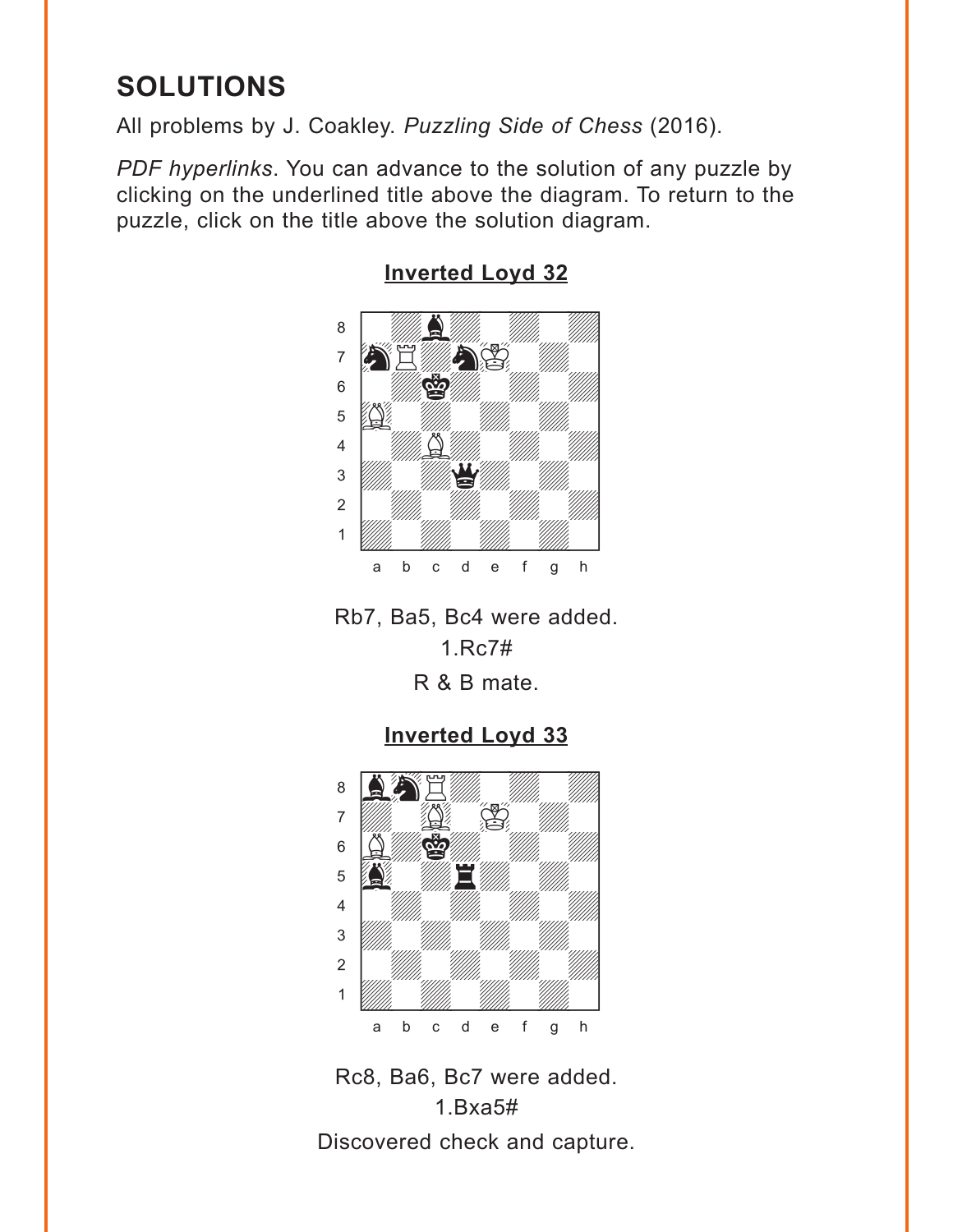# **[Inverted Loyd 34](#page-2-0)**

<span id="page-5-0"></span>

Rd7, Bb6, Be8 were added. 1.Rd6#

The double checking rook also defends the bishop on b6.